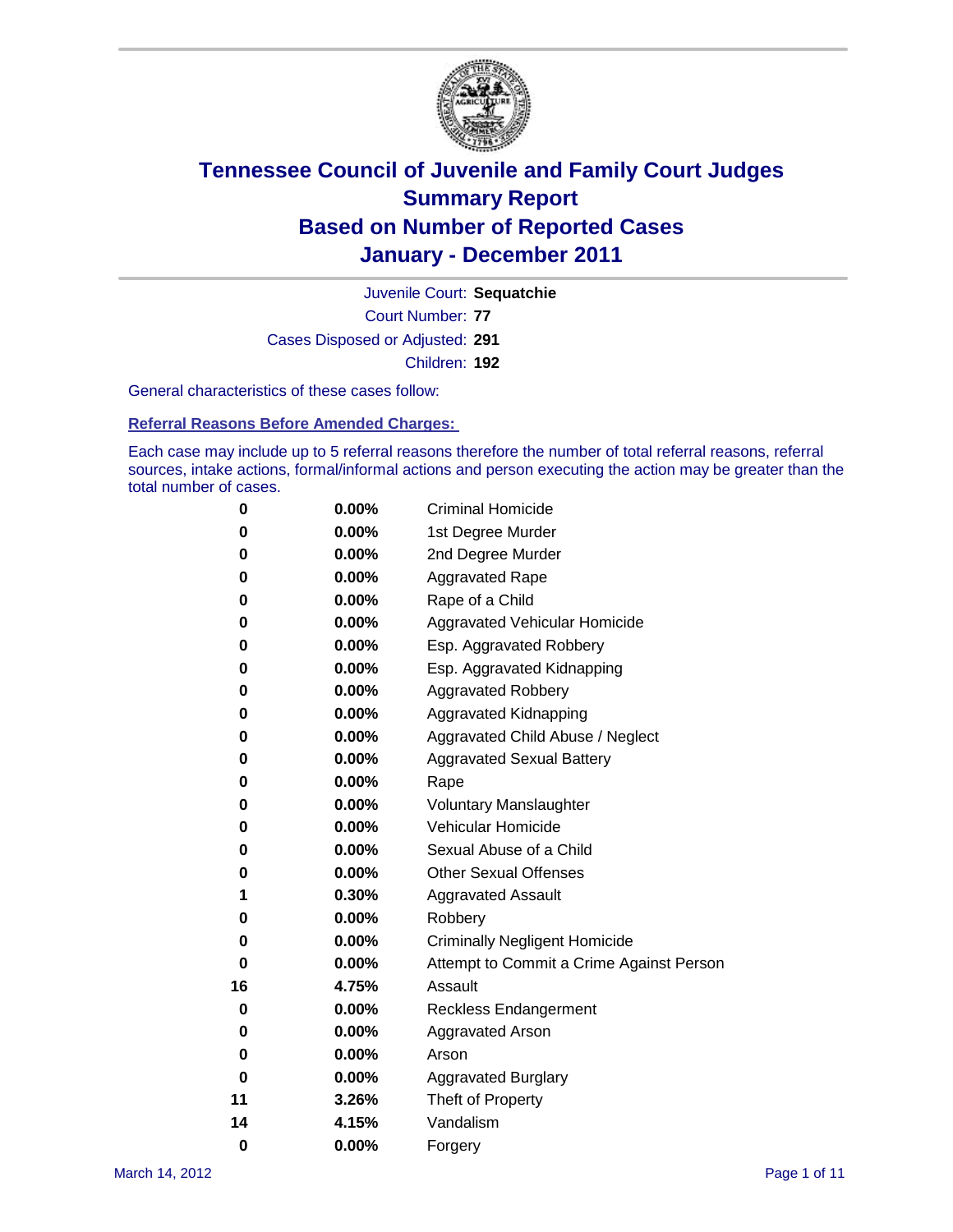

Court Number: **77** Juvenile Court: **Sequatchie** Cases Disposed or Adjusted: **291**

Children: **192**

#### **Referral Reasons Before Amended Charges:**

Each case may include up to 5 referral reasons therefore the number of total referral reasons, referral sources, intake actions, formal/informal actions and person executing the action may be greater than the total number of cases.

| 0  | 0.00% | <b>Worthless Checks</b>                                     |
|----|-------|-------------------------------------------------------------|
| 0  | 0.00% | Illegal Possession / Fraudulent Use of Credit / Debit Cards |
| 8  | 2.37% | <b>Burglary</b>                                             |
| 0  | 0.00% | Unauthorized Use of a Vehicle                               |
| 0  | 0.00% | <b>Cruelty to Animals</b>                                   |
| 1  | 0.30% | Sale of Controlled Substances                               |
| 5  | 1.48% | <b>Other Drug Offenses</b>                                  |
| 2  | 0.59% | Possession of Controlled Substances                         |
| 0  | 0.00% | <b>Criminal Attempt</b>                                     |
| 3  | 0.89% | Carrying Weapons on School Property                         |
| 1  | 0.30% | Unlawful Carrying / Possession of a Weapon                  |
| 2  | 0.59% | <b>Evading Arrest</b>                                       |
| 0  | 0.00% | Escape                                                      |
| 1  | 0.30% | Driving Under Influence (DUI)                               |
| 7  | 2.08% | Possession / Consumption of Alcohol                         |
| 3  | 0.89% | Resisting Stop, Frisk, Halt, Arrest or Search               |
| 0  | 0.00% | <b>Aggravated Criminal Trespass</b>                         |
| 0  | 0.00% | Harassment                                                  |
| 5  | 1.48% | Failure to Appear                                           |
| 0  | 0.00% | Filing a False Police Report                                |
| 0  | 0.00% | Criminal Impersonation                                      |
| 8  | 2.37% | <b>Disorderly Conduct</b>                                   |
| 6  | 1.78% | <b>Criminal Trespass</b>                                    |
| 1  | 0.30% | <b>Public Intoxication</b>                                  |
| 0  | 0.00% | Gambling                                                    |
| 23 | 6.82% | <b>Traffic</b>                                              |
| 4  | 1.19% | <b>Local Ordinances</b>                                     |
| 0  | 0.00% | Violation of Wildlife Regulations                           |
| 0  | 0.00% | Contempt of Court                                           |
| 6  | 1.78% | Violation of Probation                                      |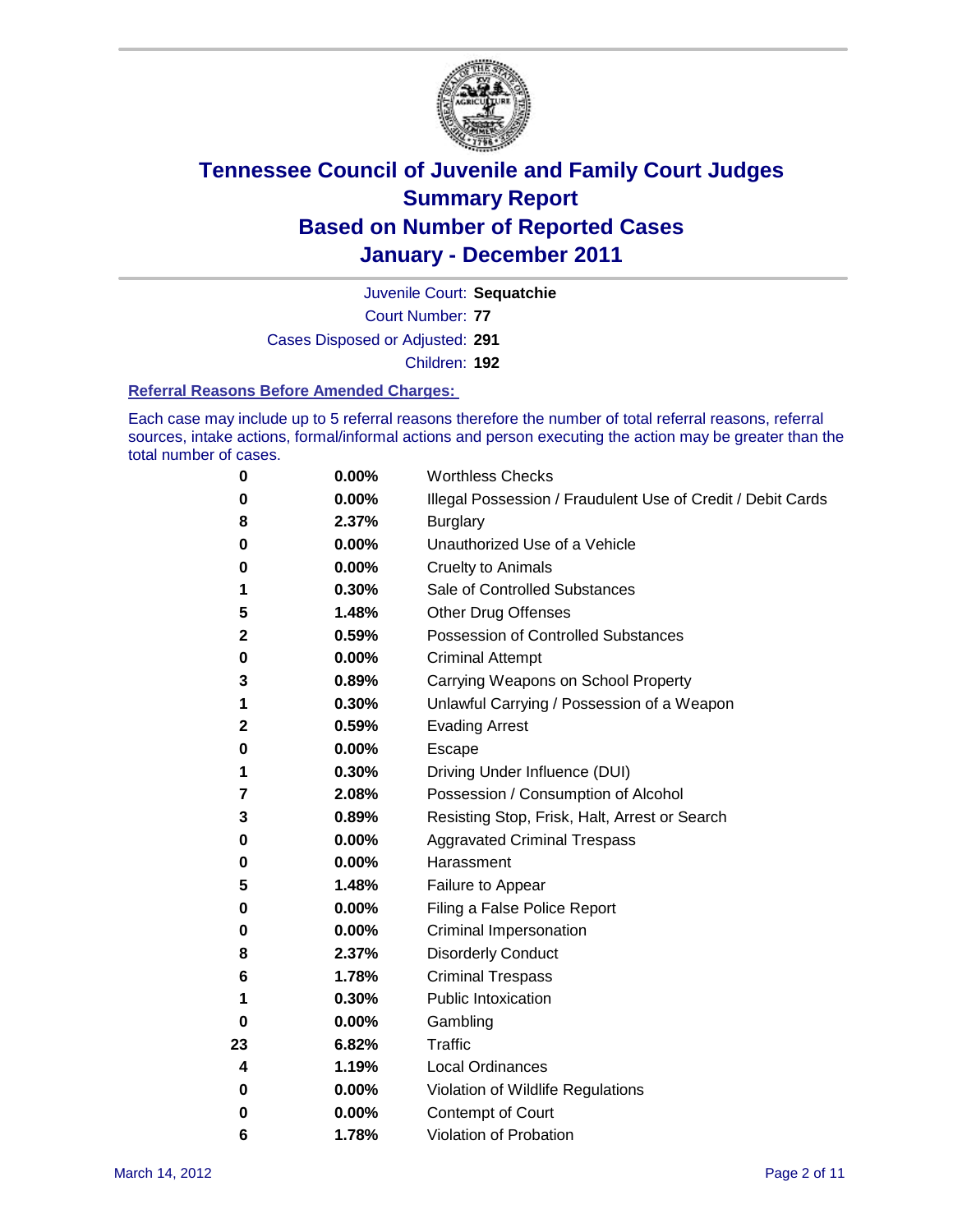

Court Number: **77** Juvenile Court: **Sequatchie** Cases Disposed or Adjusted: **291** Children: **192**

#### **Referral Reasons Before Amended Charges:**

Each case may include up to 5 referral reasons therefore the number of total referral reasons, referral sources, intake actions, formal/informal actions and person executing the action may be greater than the total number of cases.

| 337           | 100.00%        | <b>Total Referrals</b>                                 |
|---------------|----------------|--------------------------------------------------------|
| $\mathbf{2}$  | 0.59%          | Other                                                  |
| 0             | 0.00%          | <b>Consent to Marry</b>                                |
| 0             | 0.00%          | <b>Request for Medical Treatment</b>                   |
| 0             | 0.00%          | <b>Child Support</b>                                   |
| 1             | 0.30%          | Paternity / Legitimation                               |
| 4             | 1.19%          | Visitation                                             |
| 41            | 12.17%         | Custody                                                |
| 16            | 4.75%          | <b>Foster Care Review</b>                              |
| 5             | 1.48%          | <b>Administrative Review</b>                           |
| 60            | 17.80%         | <b>Judicial Review</b>                                 |
| 0             | 0.00%          | Violation of Informal Adjustment                       |
| $\bf{0}$      | 0.00%          | <b>Violation of Pretrial Diversion</b>                 |
| 2             | 0.59%          | <b>Termination of Parental Rights</b>                  |
| 25            | 7.42%          | Dependency / Neglect                                   |
| $\bf{0}$      | 0.00%          | <b>Physically Abused Child</b>                         |
| 0             | 0.00%          | <b>Sexually Abused Child</b>                           |
| 0             | 0.00%          | Violation of Curfew                                    |
|               | 0.30%          | Violation of a Valid Court Order                       |
| 0<br>$\bf{0}$ | 0.00%<br>0.00% | Out-of-State Runaway<br>Possession of Tobacco Products |
| 5             | 1.48%          | In-State Runaway                                       |
| 39            | 11.57%         | Truancy                                                |
| 8             | 2.37%          | <b>Unruly Behavior</b>                                 |
| 0             | 0.00%          | Violation of Aftercare                                 |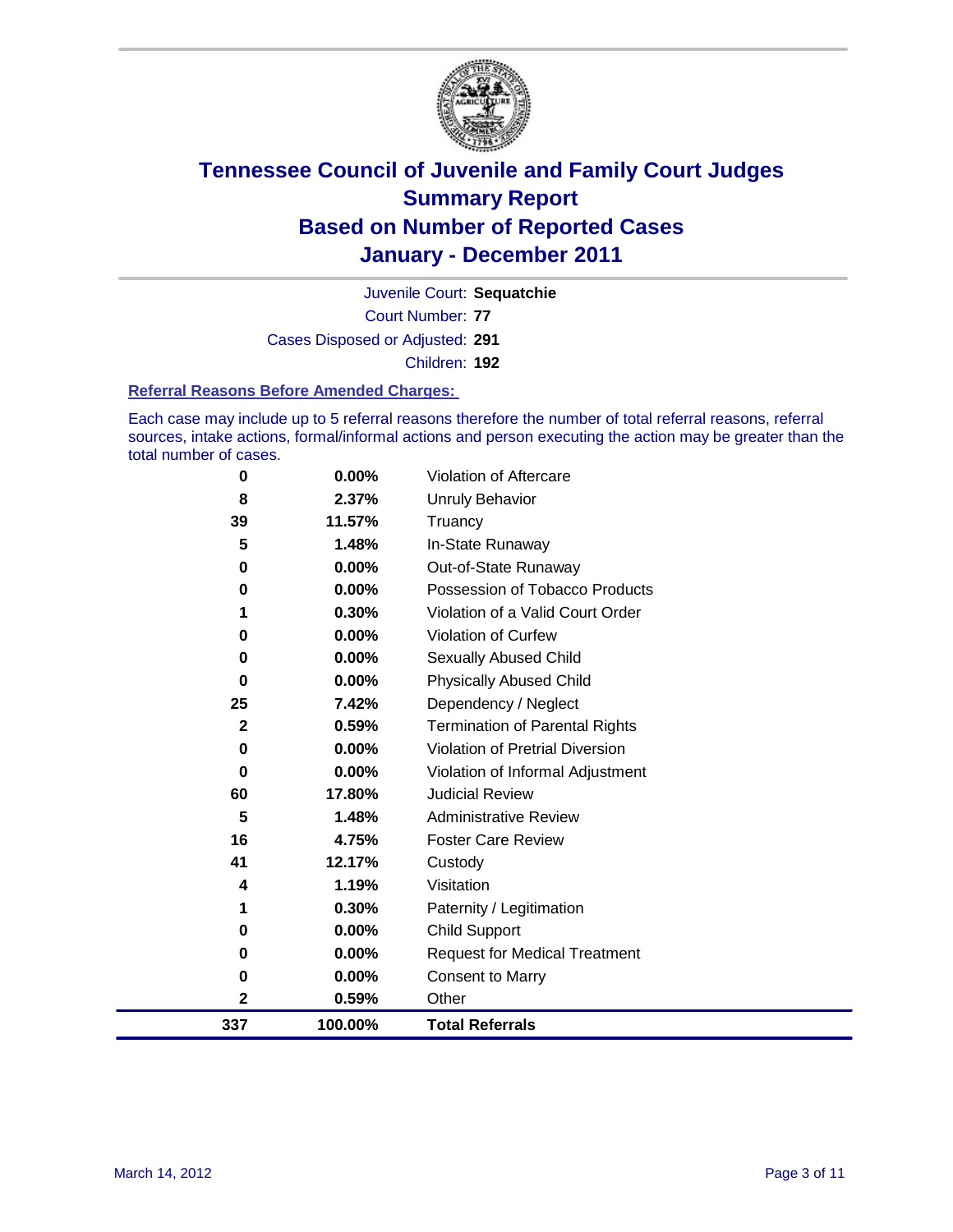

|                            |                                 | Juvenile Court: Sequatchie        |  |
|----------------------------|---------------------------------|-----------------------------------|--|
| <b>Court Number: 77</b>    |                                 |                                   |  |
|                            | Cases Disposed or Adjusted: 291 |                                   |  |
|                            |                                 | Children: 192                     |  |
| <b>Referral Sources: 1</b> |                                 |                                   |  |
| 129                        | 38.28%                          | Law Enforcement                   |  |
| 26                         | 7.72%                           | Parents                           |  |
| 22                         | 6.53%                           | Relatives                         |  |
| 0                          | $0.00\%$                        | Self                              |  |
| 51                         | 15.13%                          | School                            |  |
| 0                          | 0.00%                           | <b>CSA</b>                        |  |
| 42                         | 12.46%                          | <b>DCS</b>                        |  |
| 1                          | 0.30%                           | <b>Other State Department</b>     |  |
| 0                          | 0.00%                           | <b>District Attorney's Office</b> |  |
| 48                         | 14.24%                          | <b>Court Staff</b>                |  |
| 0                          | $0.00\%$                        | Social Agency                     |  |
| $\mathbf{2}$               | $0.59\%$                        | <b>Other Court</b>                |  |
| 7                          | 2.08%                           | Victim                            |  |
| $\mathbf{2}$               | 0.59%                           | Child & Parent                    |  |
| 0                          | 0.00%                           | Hospital                          |  |

# **Age of Child at Referral: 2**

| 192 | 100.00%       | <b>Total Child Count</b> |
|-----|---------------|--------------------------|
|     | $0.00\%$<br>0 | <b>Unknown</b>           |
|     | 0.00%<br>0    | Ages 19 and Over         |
| 27  | 14.06%        | Ages 17 through 18       |
| 51  | 26.56%        | Ages 15 through 16       |
| 34  | 17.71%        | Ages 13 through 14       |
| 15  | 7.81%         | Ages 11 through 12       |
| 65  | 33.85%        | Ages 10 and Under        |
|     |               |                          |

<sup>1</sup> If different than number of Referral Reasons (337), verify accuracy of your court's data.

 **0.00%** Unknown **2.08%** Other

**100.00% Total Referral Sources**

<sup>2</sup> One child could be counted in multiple categories, verify accuracy of your court's data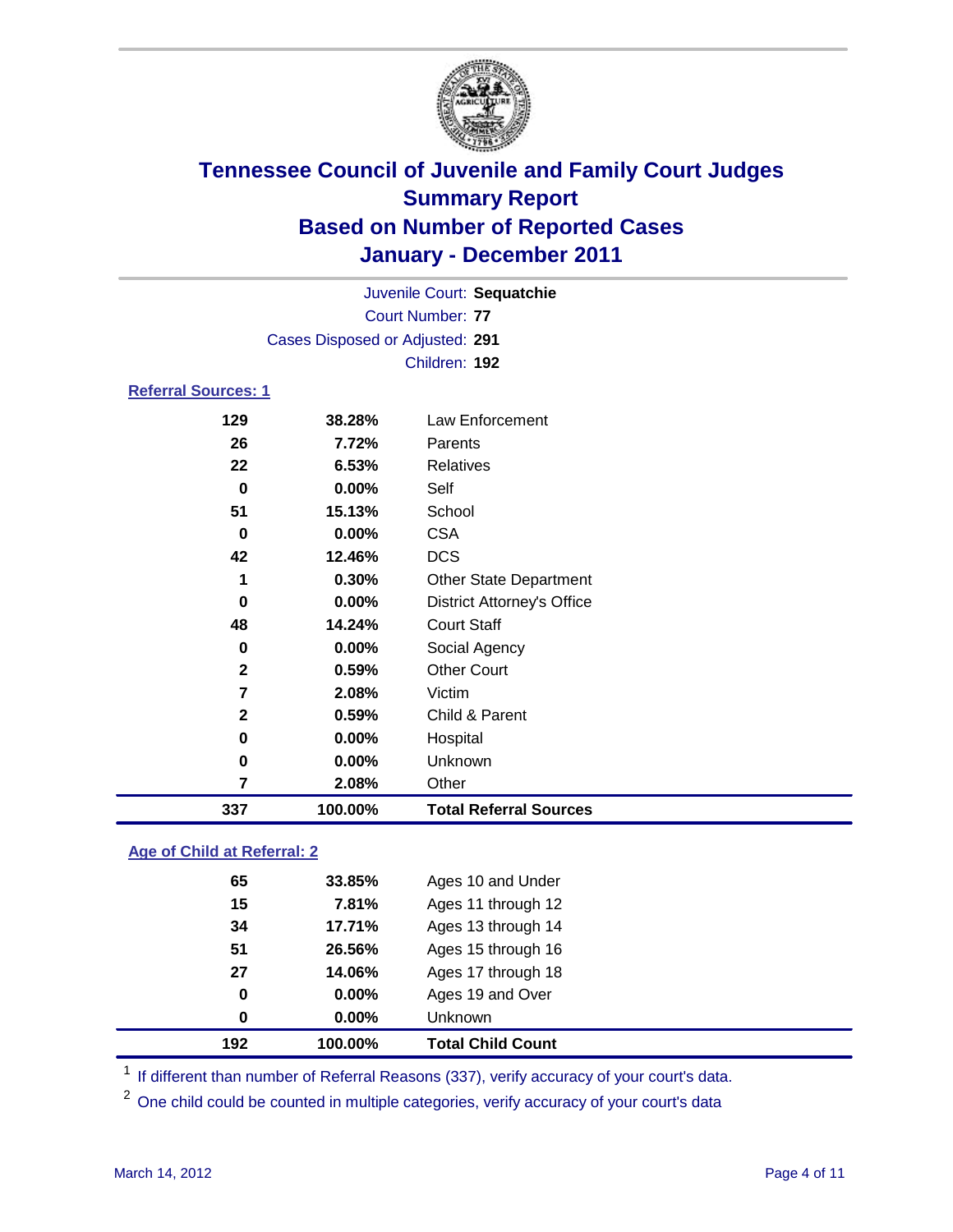

| Juvenile Court: Sequatchie              |                                 |                          |  |
|-----------------------------------------|---------------------------------|--------------------------|--|
|                                         | <b>Court Number: 77</b>         |                          |  |
|                                         | Cases Disposed or Adjusted: 291 |                          |  |
| Children: 192                           |                                 |                          |  |
| Sex of Child: 1                         |                                 |                          |  |
| 109                                     | 56.77%                          | Male                     |  |
| 82                                      | 42.71%                          | Female                   |  |
| 1                                       | 0.52%                           | Unknown                  |  |
| 192                                     | 100.00%                         | <b>Total Child Count</b> |  |
| Race of Child: 1                        |                                 |                          |  |
| 186                                     | 96.88%                          | White                    |  |
| $\mathbf{2}$                            | 1.04%                           | African American         |  |
| 3                                       | 1.56%                           | Native American          |  |
| 0                                       | 0.00%                           | Asian                    |  |
| 1                                       | 0.52%                           | Mixed                    |  |
| $\pmb{0}$                               | 0.00%                           | Unknown                  |  |
| 192                                     | 100.00%                         | <b>Total Child Count</b> |  |
| <b>Hispanic Origin: 1</b>               |                                 |                          |  |
| $\overline{\mathbf{2}}$                 | 1.04%                           | Yes                      |  |
| 190                                     | 98.96%                          | <b>No</b>                |  |
| $\mathbf 0$                             | 0.00%                           | Unknown                  |  |
| 192                                     | 100.00%                         | <b>Total Child Count</b> |  |
| <b>School Enrollment of Children: 1</b> |                                 |                          |  |
| 161                                     | 83.85%                          | Yes                      |  |
| 19                                      | 9.90%                           | <b>No</b>                |  |
| 12                                      | 6.25%                           | Unknown                  |  |
| 192                                     | 100.00%                         | <b>Total Child Count</b> |  |

One child could be counted in multiple categories, verify accuracy of your court's data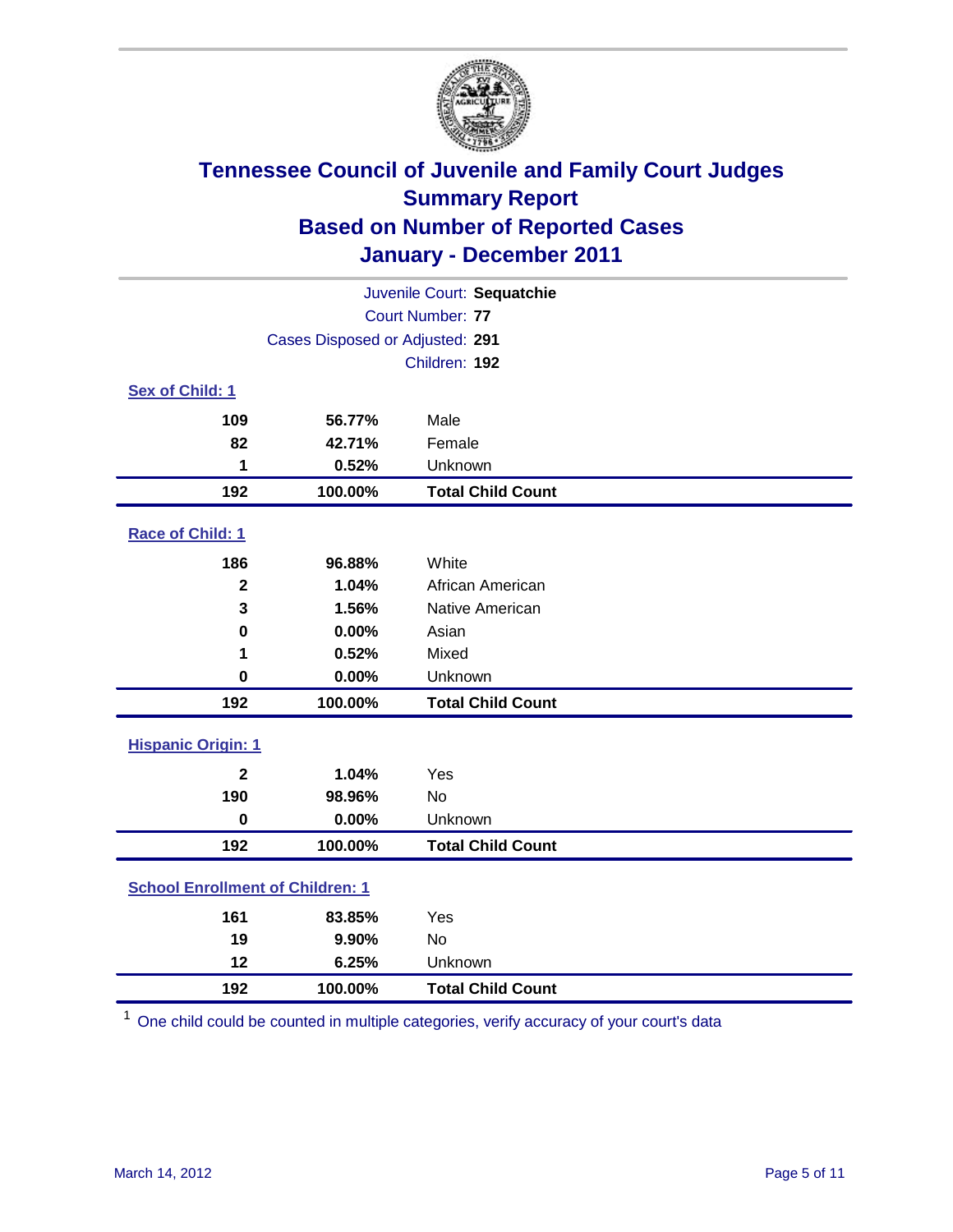

Court Number: **77** Juvenile Court: **Sequatchie** Cases Disposed or Adjusted: **291** Children: **192**

#### **Living Arrangement of Child at Time of Referral: 1**

| 192 | 100.00%  | <b>Total Child Count</b>     |
|-----|----------|------------------------------|
| 7   | 3.65%    | Other                        |
| 0   | $0.00\%$ | Unknown                      |
| 0   | $0.00\%$ | Independent                  |
| 0   | 0.00%    | In an Institution            |
| 0   | $0.00\%$ | In a Residential Center      |
| 1   | 0.52%    | In a Group Home              |
| 10  | 5.21%    | With Foster Family           |
| 5   | 2.60%    | With Adoptive Parents        |
| 22  | 11.46%   | <b>With Relatives</b>        |
| 22  | 11.46%   | With Father                  |
| 74  | 38.54%   | With Mother                  |
| 13  | 6.77%    | With Mother and Stepfather   |
| 2   | 1.04%    | With Father and Stepmother   |
| 36  | 18.75%   | With Both Biological Parents |
|     |          |                              |

#### **Type of Detention: 2**

| 291          | 100.00%  | <b>Total Detention Count</b> |
|--------------|----------|------------------------------|
| 1            | 0.34%    | Other                        |
| 267          | 91.75%   | Does Not Apply               |
| 1            | 0.34%    | Unknown                      |
| 1            | 0.34%    | Psychiatric Hospital         |
| 0            | 0.00%    | Jail - No Separation         |
| 0            | $0.00\%$ | Jail - Partial Separation    |
| 0            | $0.00\%$ | Jail - Complete Separation   |
| 19           | 6.53%    | Juvenile Detention Facility  |
| $\mathbf{2}$ | 0.69%    | Non-Secure Placement         |
|              |          |                              |

<sup>1</sup> One child could be counted in multiple categories, verify accuracy of your court's data

<sup>2</sup> If different than number of Cases (291) verify accuracy of your court's data.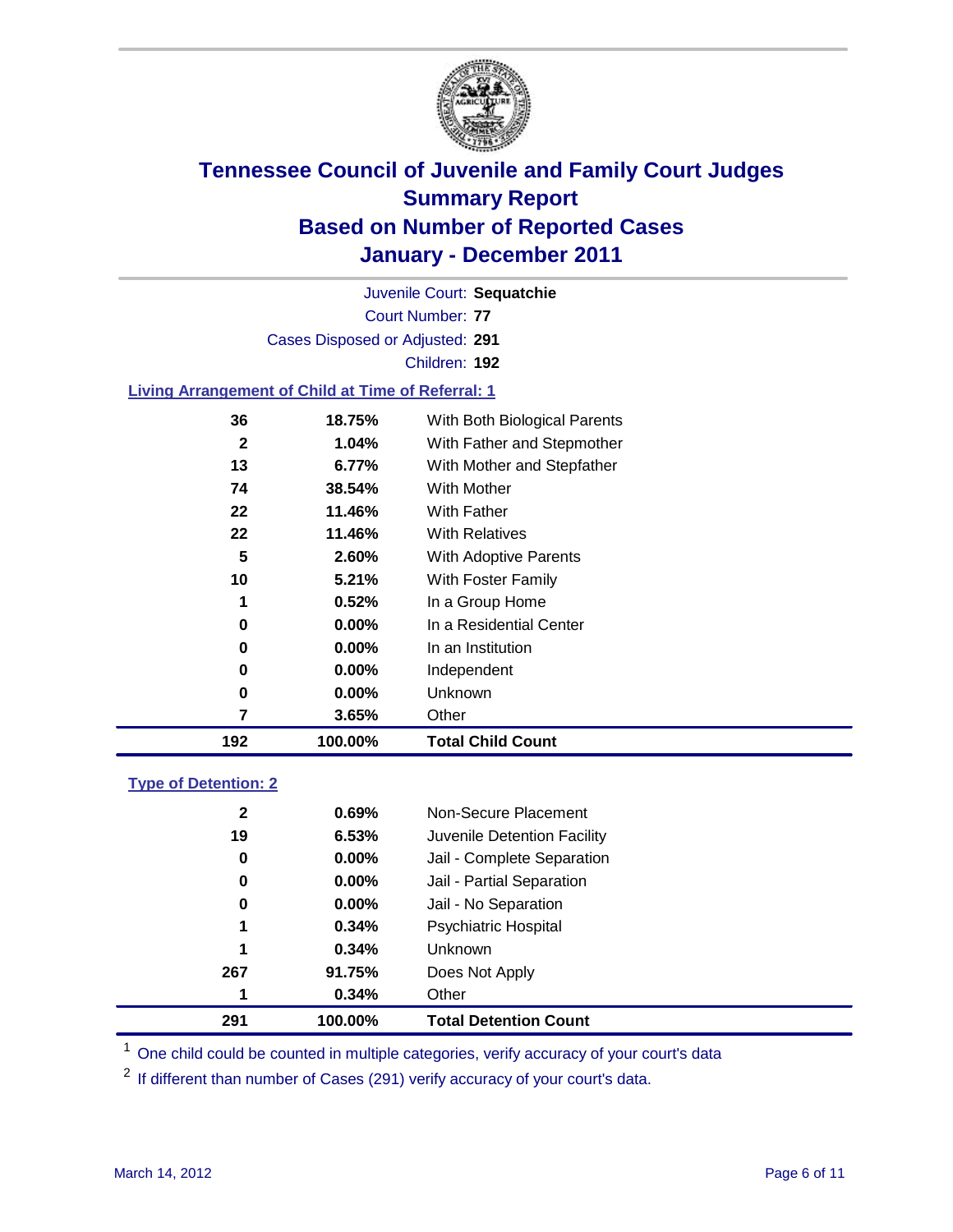

| Juvenile Court: Sequatchie                         |                                 |                                      |  |  |  |
|----------------------------------------------------|---------------------------------|--------------------------------------|--|--|--|
|                                                    | <b>Court Number: 77</b>         |                                      |  |  |  |
|                                                    | Cases Disposed or Adjusted: 291 |                                      |  |  |  |
|                                                    | Children: 192                   |                                      |  |  |  |
| <b>Placement After Secure Detention Hearing: 1</b> |                                 |                                      |  |  |  |
| 17                                                 | 5.84%                           | Returned to Prior Living Arrangement |  |  |  |
| $\mathbf 0$                                        | 0.00%                           | Juvenile Detention Facility          |  |  |  |
| $\bf{0}$                                           | 0.00%                           | Jail                                 |  |  |  |
| 3                                                  | 1.03%                           | Shelter / Group Home                 |  |  |  |
| 11                                                 | 3.78%                           | <b>Foster Family Home</b>            |  |  |  |
| $\bf{0}$                                           | 0.00%                           | Psychiatric Hospital                 |  |  |  |
| 1                                                  | 0.34%                           | Unknown                              |  |  |  |
| 257                                                | 88.32%                          | Does Not Apply                       |  |  |  |
| $\mathbf{2}$                                       | 0.69%                           | Other                                |  |  |  |
| 291                                                | 100.00%                         | <b>Total Placement Count</b>         |  |  |  |
|                                                    |                                 |                                      |  |  |  |
| <b>Intake Actions: 2</b>                           |                                 |                                      |  |  |  |
| 216                                                | 64.09%                          | <b>Petition Filed</b>                |  |  |  |
| 9                                                  | 2.67%                           | <b>Motion Filed</b>                  |  |  |  |
| 41                                                 | 12.17%                          | <b>Citation Processed</b>            |  |  |  |
| 0                                                  | 0.00%                           | Notification of Paternity Processed  |  |  |  |
| 38                                                 | 11.28%                          | Scheduling of Judicial Review        |  |  |  |
| 0                                                  | 0.00%                           | Scheduling of Administrative Review  |  |  |  |
| 6                                                  | 1.78%                           | Scheduling of Foster Care Review     |  |  |  |
| $\bf{0}$                                           | 0.00%                           | Unknown                              |  |  |  |
| 25                                                 | 7.42%                           | Does Not Apply                       |  |  |  |
| $\mathbf 2$                                        | 0.59%                           | Other                                |  |  |  |

<sup>1</sup> If different than number of Cases (291) verify accuracy of your court's data.

<sup>2</sup> If different than number of Referral Reasons (337), verify accuracy of your court's data.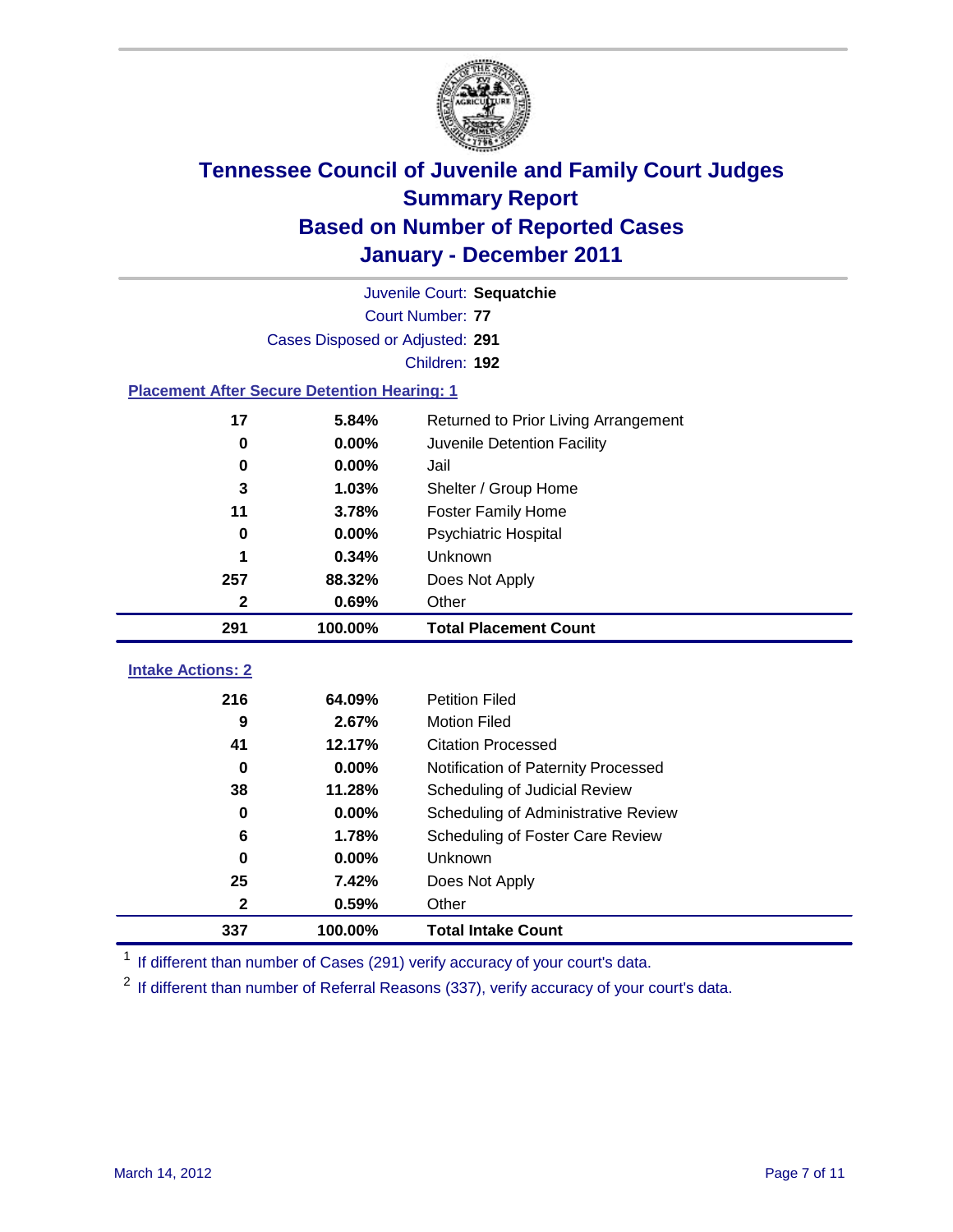

Court Number: **77** Juvenile Court: **Sequatchie** Cases Disposed or Adjusted: **291** Children: **192**

#### **Last Grade Completed by Child: 1**

| 26                                      | 13.54%  | Too Young for School     |
|-----------------------------------------|---------|--------------------------|
| 1                                       | 0.52%   | Preschool                |
| 8                                       | 4.17%   | Kindergarten             |
| 6                                       | 3.13%   | 1st Grade                |
| 5                                       | 2.60%   | 2nd Grade                |
| 7                                       | 3.65%   | 3rd Grade                |
| 3                                       | 1.56%   | 4th Grade                |
| 8                                       | 4.17%   | 5th Grade                |
| 8                                       | 4.17%   | 6th Grade                |
| 25                                      | 13.02%  | 7th Grade                |
| 15                                      | 7.81%   | 8th Grade                |
| 35                                      | 18.23%  | 9th Grade                |
| 20                                      | 10.42%  | 10th Grade               |
| 18                                      | 9.38%   | 11th Grade               |
| $\mathbf{2}$                            | 1.04%   | 12th Grade               |
| 0                                       | 0.00%   | Non-Graded Special Ed    |
| 0                                       | 0.00%   | <b>GED</b>               |
| 1                                       | 0.52%   | Graduated                |
| 4                                       | 2.08%   | Never Attended School    |
| 0                                       | 0.00%   | Unknown                  |
| 0                                       | 0.00%   | Other                    |
| 192                                     | 100.00% | <b>Total Child Count</b> |
| <b>Enrolled in Special Education: 1</b> |         |                          |

| 192           | 100.00% | <b>Total Child Count</b> |
|---------------|---------|--------------------------|
| 15            | 7.81%   | Unknown                  |
| 139           | 72.40%  | No                       |
| 38            | 19.79%  | Yes                      |
| ------------- |         |                          |

One child could be counted in multiple categories, verify accuracy of your court's data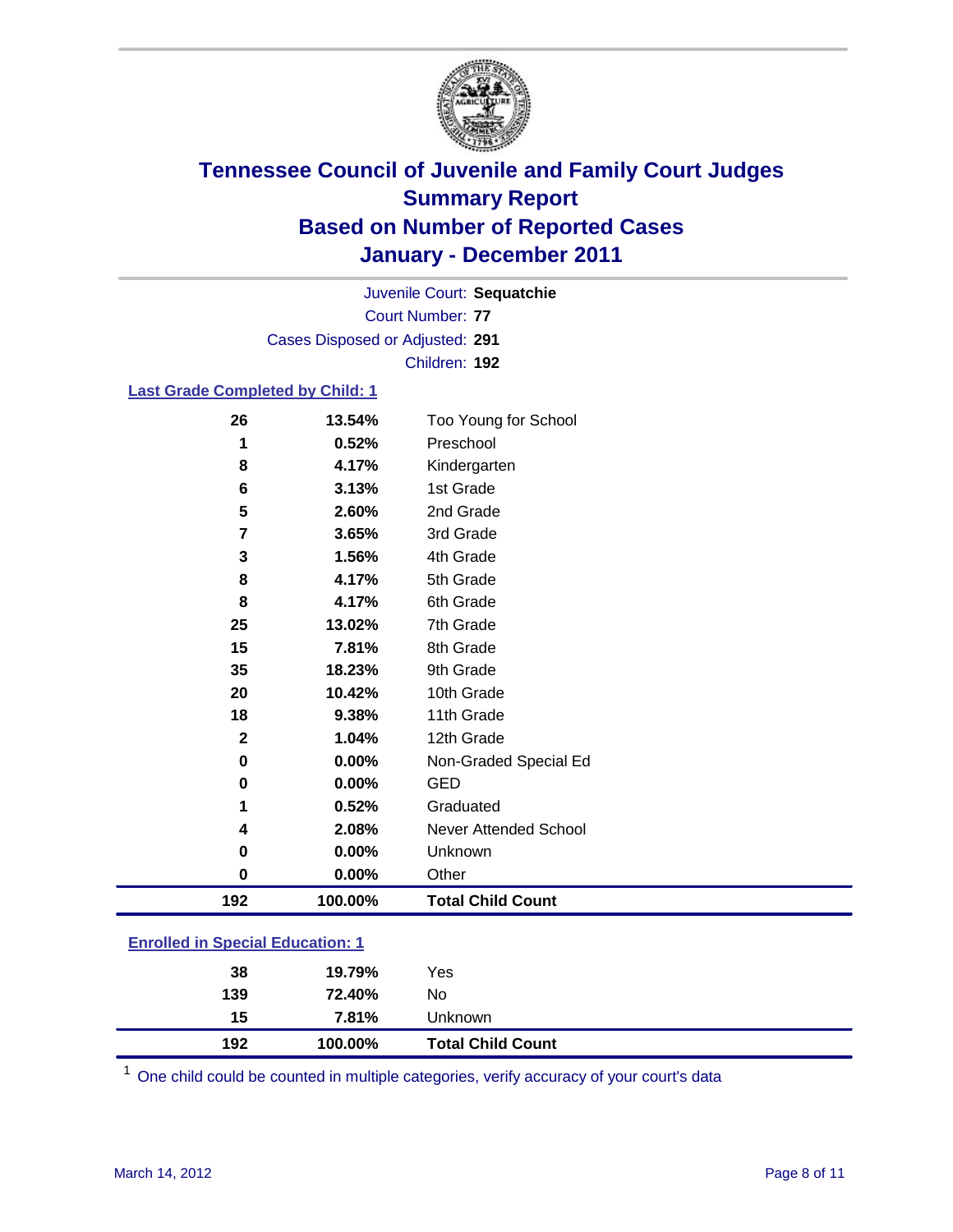

|          |                                 | Juvenile Court: Sequatchie |  |  |
|----------|---------------------------------|----------------------------|--|--|
|          |                                 | Court Number: 77           |  |  |
|          | Cases Disposed or Adjusted: 291 |                            |  |  |
|          |                                 | Children: 192              |  |  |
|          | <b>Action Executed By: 1</b>    |                            |  |  |
| 334      | 99.11%                          | Judge                      |  |  |
| $\bf{0}$ | $0.00\%$                        | Magistrate                 |  |  |
| $\bf{0}$ | $0.00\%$                        | <b>YSO</b>                 |  |  |
| 3        | 0.89%                           | Other                      |  |  |
| 0        | 0.00%                           | Unknown                    |  |  |
| 337      | 100.00%                         | <b>Total Action Count</b>  |  |  |

### **Formal / Informal Actions: 1**

| 114 | 33.83%   | Dismissed                                        |
|-----|----------|--------------------------------------------------|
| 3   | 0.89%    | Retired / Nolle Prosequi                         |
| 0   | $0.00\%$ | <b>Complaint Substantiated Delinquent</b>        |
| 66  | 19.58%   | <b>Complaint Substantiated Status Offender</b>   |
| 37  | 10.98%   | <b>Complaint Substantiated Dependent/Neglect</b> |
| 0   | 0.00%    | <b>Complaint Substantiated Abused</b>            |
| 0   | $0.00\%$ | <b>Complaint Substantiated Mentally III</b>      |
|     | 0.30%    | Informal Adjustment                              |
| 0   | $0.00\%$ | <b>Pretrial Diversion</b>                        |
| 0   | 0.00%    | <b>Transfer to Adult Court Hearing</b>           |
| 0   | $0.00\%$ | Charges Cleared by Transfer to Adult Court       |
| 54  | 16.02%   | Special Proceeding                               |
| 8   | 2.37%    | <b>Review Concluded</b>                          |
| 54  | 16.02%   | Case Held Open                                   |
| 0   | $0.00\%$ | Other                                            |
| 0   | $0.00\%$ | Unknown                                          |
| 337 | 100.00%  | <b>Total Action Count</b>                        |

<sup>1</sup> If different than number of Referral Reasons (337), verify accuracy of your court's data.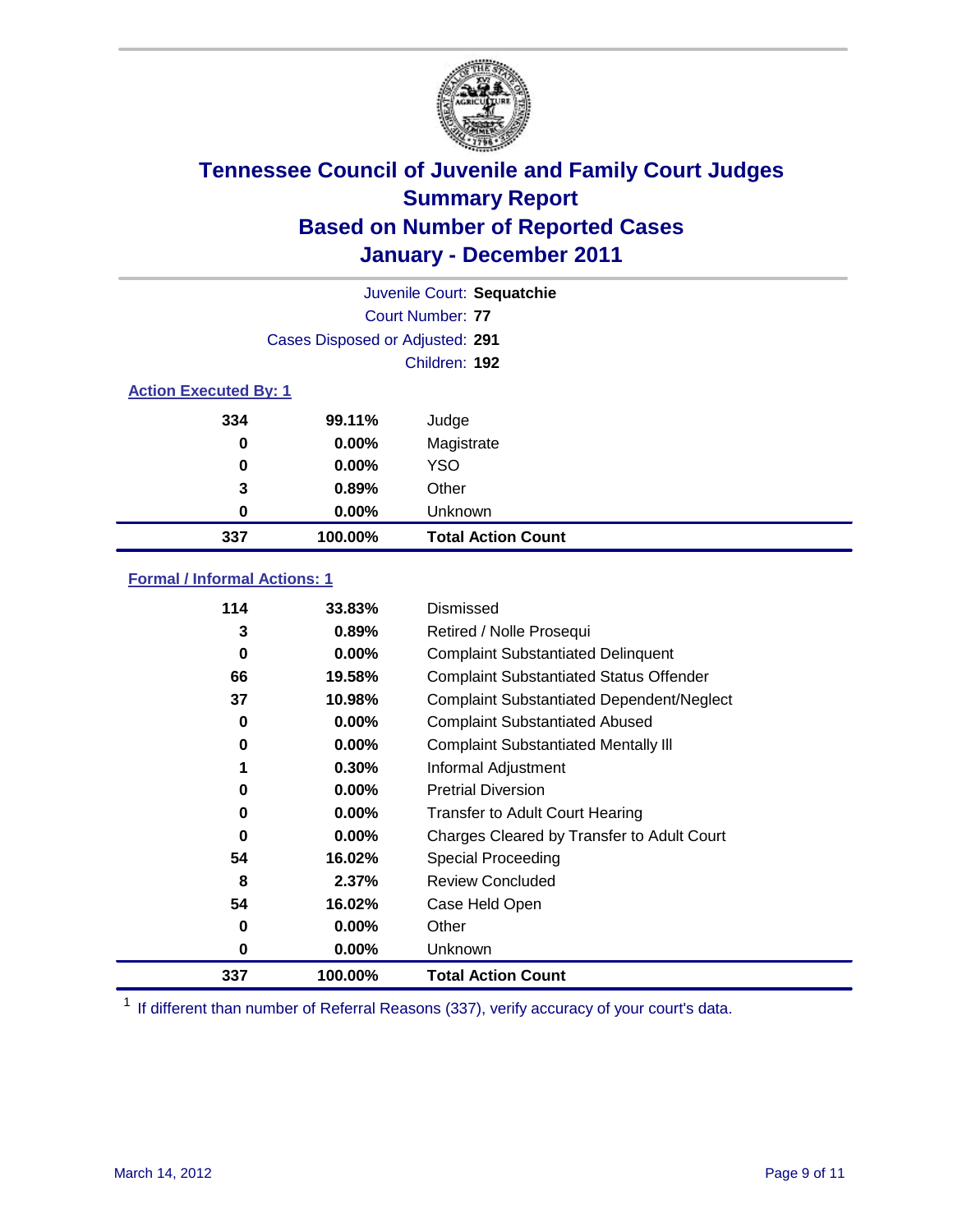

|                       |                                 | Juvenile Court: Sequatchie                            |
|-----------------------|---------------------------------|-------------------------------------------------------|
|                       |                                 | <b>Court Number: 77</b>                               |
|                       | Cases Disposed or Adjusted: 291 |                                                       |
|                       |                                 | Children: 192                                         |
| <b>Case Outcomes:</b> |                                 | There can be multiple outcomes for one child or case. |
| 105                   | 30.79%                          | <b>Case Dismissed</b>                                 |
| 0                     | 0.00%                           | Case Retired or Nolle Prosequi                        |
| 0                     | 0.00%                           | Warned / Counseled                                    |
| 47                    | 13.78%                          | <b>Held Open For Review</b>                           |
| 0                     | 0.00%                           | Supervision / Probation to Juvenile Court             |
| 0                     | 0.00%                           | <b>Probation to Parents</b>                           |
| 0                     | 0.00%                           | Referral to Another Entity for Supervision / Service  |
| 0                     | 0.00%                           | Referred for Mental Health Counseling                 |
| 0                     | 0.00%                           | Referred for Alcohol and Drug Counseling              |
| 0                     | 0.00%                           | Referred to Alternative School                        |
| 0                     | 0.00%                           | Referred to Private Child Agency                      |
| 0                     | 0.00%                           | Referred to Defensive Driving School                  |
| 0                     | 0.00%                           | Referred to Alcohol Safety School                     |
| 0                     | 0.00%                           | Referred to Juvenile Court Education-Based Program    |
| 0                     | 0.00%                           | Driver's License Held Informally                      |
| 0                     | 0.00%                           | <b>Voluntary Placement with DMHMR</b>                 |
| 0                     | 0.00%                           | <b>Private Mental Health Placement</b>                |
| 0                     | 0.00%                           | <b>Private MR Placement</b>                           |
| 0                     | 0.00%                           | Placement with City/County Agency/Facility            |
| 1                     | 0.29%                           | Placement with Relative / Other Individual            |
| 0                     | 0.00%                           | Fine                                                  |
| 1                     | 0.29%                           | <b>Public Service</b>                                 |
| 5                     | 1.47%                           | Restitution                                           |
| 0                     | 0.00%                           | Runaway Returned                                      |
| 0                     | 0.00%                           | No Contact Order                                      |
| 0                     | 0.00%                           | Injunction Other than No Contact Order                |
| $\mathbf 2$           | 0.59%                           | <b>House Arrest</b>                                   |
| 0                     | 0.00%                           | <b>Court Defined Curfew</b>                           |
| 0                     | 0.00%                           | Dismissed from Informal Adjustment                    |
| 0                     | 0.00%                           | <b>Dismissed from Pretrial Diversion</b>              |
| 10                    | 2.93%                           | Released from Probation                               |
| 0                     | 0.00%                           | <b>Transferred to Adult Court</b>                     |
| 0                     | 0.00%                           | <b>DMHMR Involuntary Commitment</b>                   |